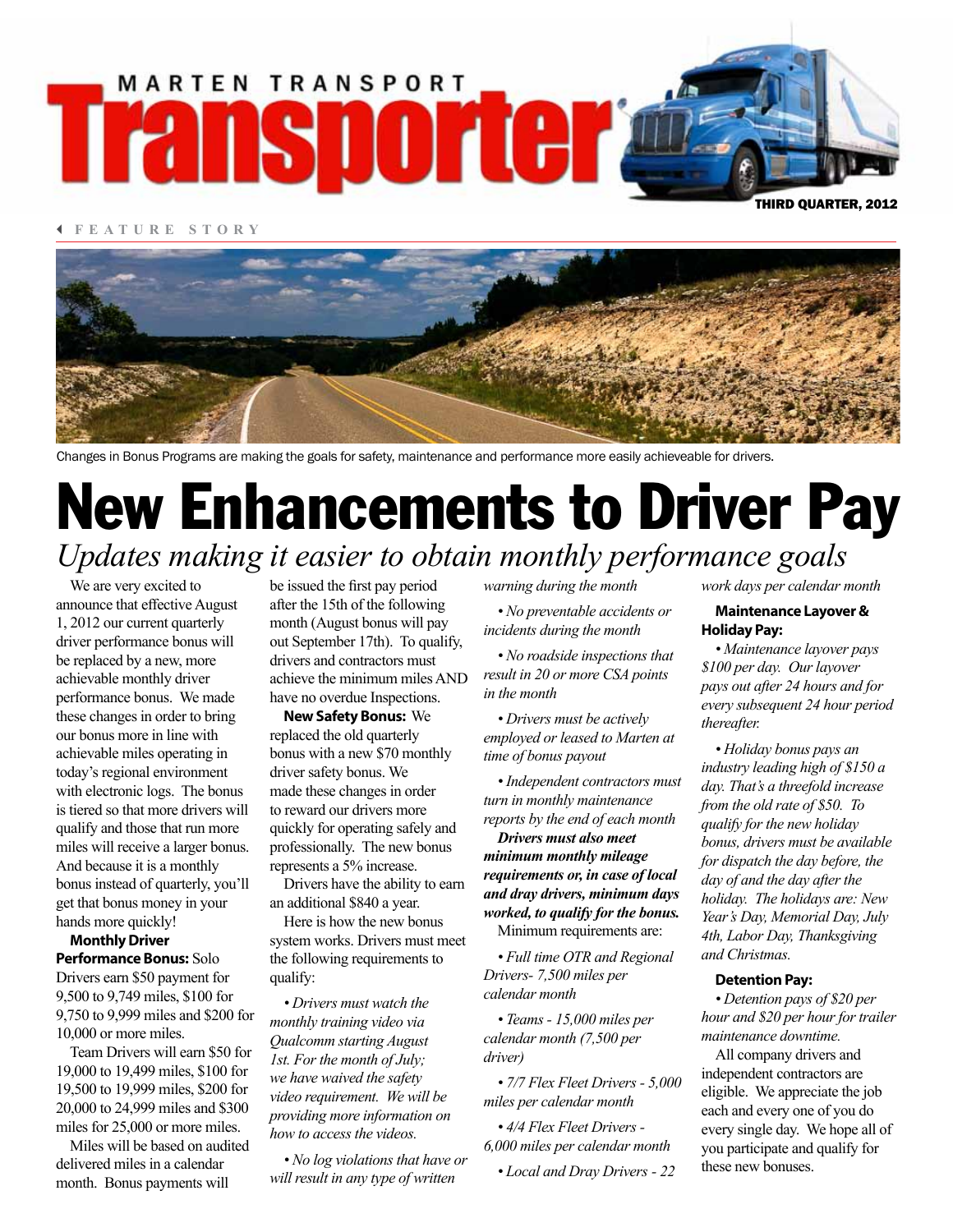### Time to Look at Your Flex Account *Get more information about the differences in MyBenefits and MyCash accounts*

Now that we are midway thru 2012, it's a great time to look at your Flex balance and see if all reimbursements have been made.

Your TASC card has two accounts on one card. They are MyBenefits and MyCash.

• **MyBenefits:** Rather than paying out-of-pocket and waiting to be reimbursed, the TASC Card allows you to pay for eligible expenses when the service is provided.

**•** MyCash: Unless you elect direct deposit,

reimbursements will be deposited in the cash account on your TASC Card.

Funds in the cash account can be spent anywhere VISA debit cards are accepted. MyCash funds can even be transferred to a personal bank account or withdrawn at the ATM. Money in the MyCash account can be used for any kind of purchase, not just medical.

Paying medical bills is simple. When you receive your bill from the provider (after insurance has paid their

portion) call the provider and give them your card number. Also when picking up prescriptions just give the pharmacy the card. The balance will be applied against your unused funds.

*• Did you forget and pay some of your medical bills/prescriptions the old fashion way? You can still get reimbursed for these charges. Simply go online to www.tasconline.com and follow the "Request for Reimbursement Wizard' and print Veriflex Coversheet link* 

*from your reimbursement tab. Make copies of receipts on a letter-size (8.5" x 11") sheet of paper. Fax them to (608) 245-3623 or mail coversheet and receipts to Flex System.* 

*Take some time and go online to www. tasconline.com to manage your account, check balances and request for reimbursements.* 

*The customer service phone number is (800) 422- 4661 if you have questions or need additional cards.*

### Is it Time to Look at Investing in Your Future?

*Marten offers lots of options for employees based on their own comfort levels*

Marten Transport offers an advantageous retirement plan for our employees. Our plan is designed so employees can comfortably and easily invest, all while knowing Marten is also investing in their future! Below are a few reminders and benefits of our plan:

• Marten matches \$ .35 on the dollar up to 6% of gross earnings – that's a guarantee of 35% return on your investment!

• Deferral changes can be made quarterly or suspended at any time.

• Employees can choose to defer pre-tax or after tax.

• Employees are auto enrolled at 6% after 1 year of employment.

*Remember, investing does not have to be a gamble, invest based on your comfort level. To speak to someone regarding our plan or to make changes to your 401K, contact EMJAY at 888-365-2926.*

### **Investment Example:**

*(Driver – deferring 6%, claiming single, one exemption)* 

- Weekly Gross Pay: \$615.00
- 6% 401(k) Savings: \$36.90
- Marten Match: \$12.92
- Tax Savings with 401(k): \$8.22
- Investment  $=$  \$49.82
- Employee Cost  $=$  \$28.68
- Annualized Investment  $=$  \$2,590
- Annualized Cost =  $$1,491$

*That's a 74% Return on Your Investment!*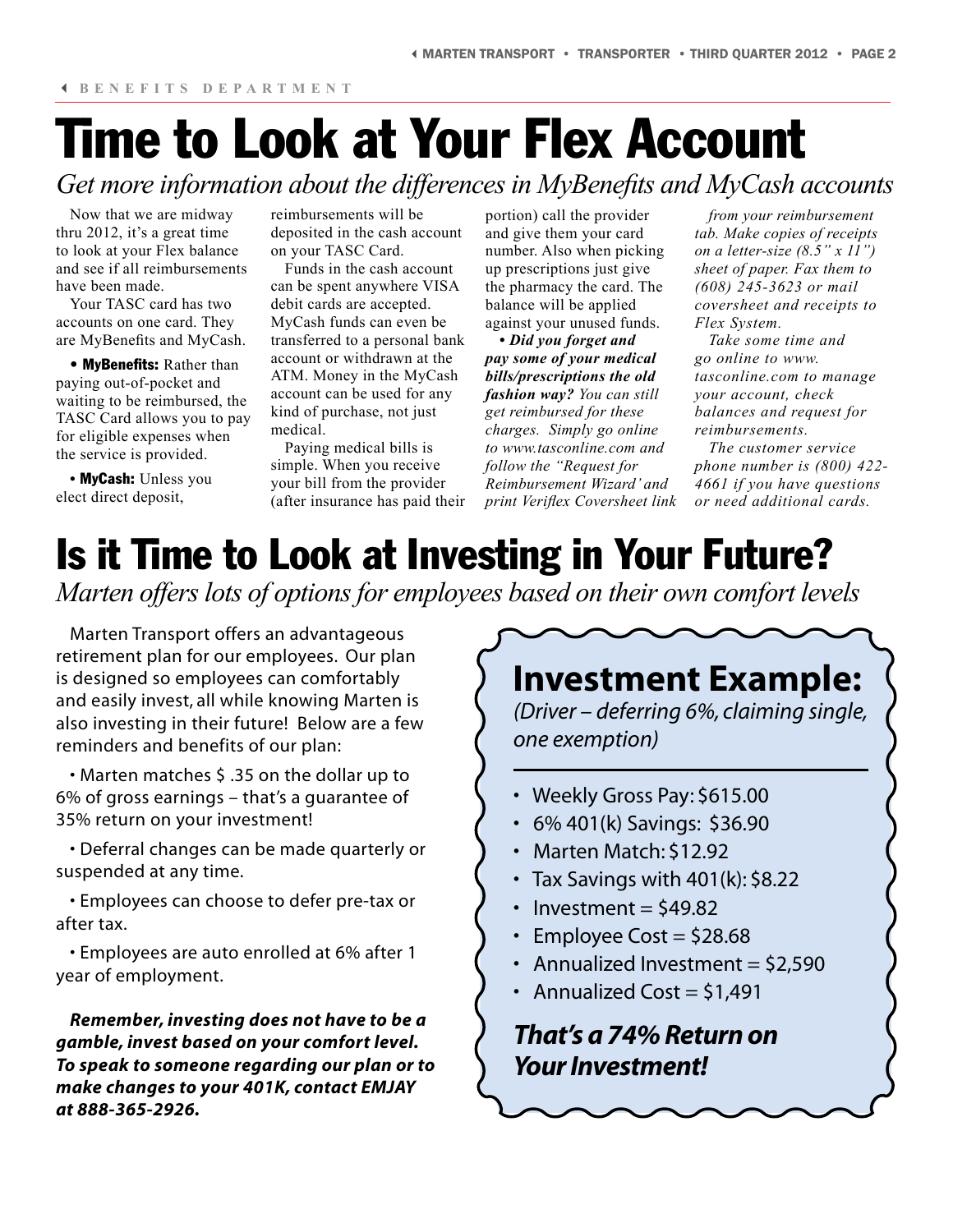4 Marten Transport has established a scholarship program to assist company employees' children who plan to pursue post-secondary education in college and vocational programs. Scholarships are offered each year for full-time study at any accredited post-secondary institution of the student's choice.

The scholarship program is administered by Scholarship Management Services, a department of Citizens' Scholarship Foundation of America, Inc. (CSFA). CSFA is a national nonprofit educational support and student aid service organization that seeks to involve and assist the private sector in expanding educational achievement. Awards are granted without regard to race, color, creed, religion, age, gender, disability or national origin.



### Exceptional Students Picked for Scholarships

*Marten awards seven outstanding young people with grants to further their education*

MONDOVI -- Marten Transport, Ltd. is proud to announce the recipients of the 2012 Randolph L. Marten Scholarship Program. In order to be eligible for this scholarship, the applicant must be a dependent child of a Marten Transport, Ltd. employee. The following recipients will receive a \$1,500



award to use towards furthering their education.

• Jason Acosta is attend-

Acosta

ing Keiser University in Fort Lau-

derdale, FL. Jason's field of study is Video Game Design.

Jason is the son of Yuette and Leovijildo Acosta of Port Saint Lucie, FL.



Burr

• Kelsey

Burr is attending the Chippewa Valley Technical College in Eau Claire, WI. Her field of study is Medical Assistant.

Kelsey is the daughter of

Vicky and Frank Burr of Mondovi, WI.

• Chelsea Graham is attending Northern Ari-

zona University in Flagstaff, AZ. Her field of study is Secondary English Education. Chelsea is the daughter of Kendall and Timothy Retzlaff of Topock, AZ.

• Saman-

Graham

Wisconsin-

jor field of

tha Gregory is attending the University of

La Crosse in La Crosse, WI. Her ma-Gregory

study is Psychology. Samantha is the daughter of Cindy

and Wayne Gregory of Eleva, WI.

• Michael Hicks is attending Vanderbilt University in Nashville,

TN. His major field of study is Criminal Justice. Michael



**Trolinder** 

attending Ball State University of Muncie, IN. Her major field of study is Nursing. Ashley is the daughter of Tammy Dickson and Jeffery Trolinder of Saint Paul, IN.

• Julia Turner is attending the University of Wisconsin-Eau Claire in Eau Claire, WI. Her major field of study



Hicks

is the son of Billy and Pamela Howard of Cleveland, TN.

• Ashley Trolinder will be

Fawn and John Turner of Eau Claire, WI. Marten

is Nursing. Julia is the daughter of

Turner

Transport, Ltd. holds a strong belief that education and hard work will make a difference in the future. Since the inception of the Randolph L. Marten Scholarship Program, the company has presented over 112 students with educational scholarships.

Marten Transport would like to congratulate all of the recipients on this achievement, and may they have continued success in their chosen fields of study.

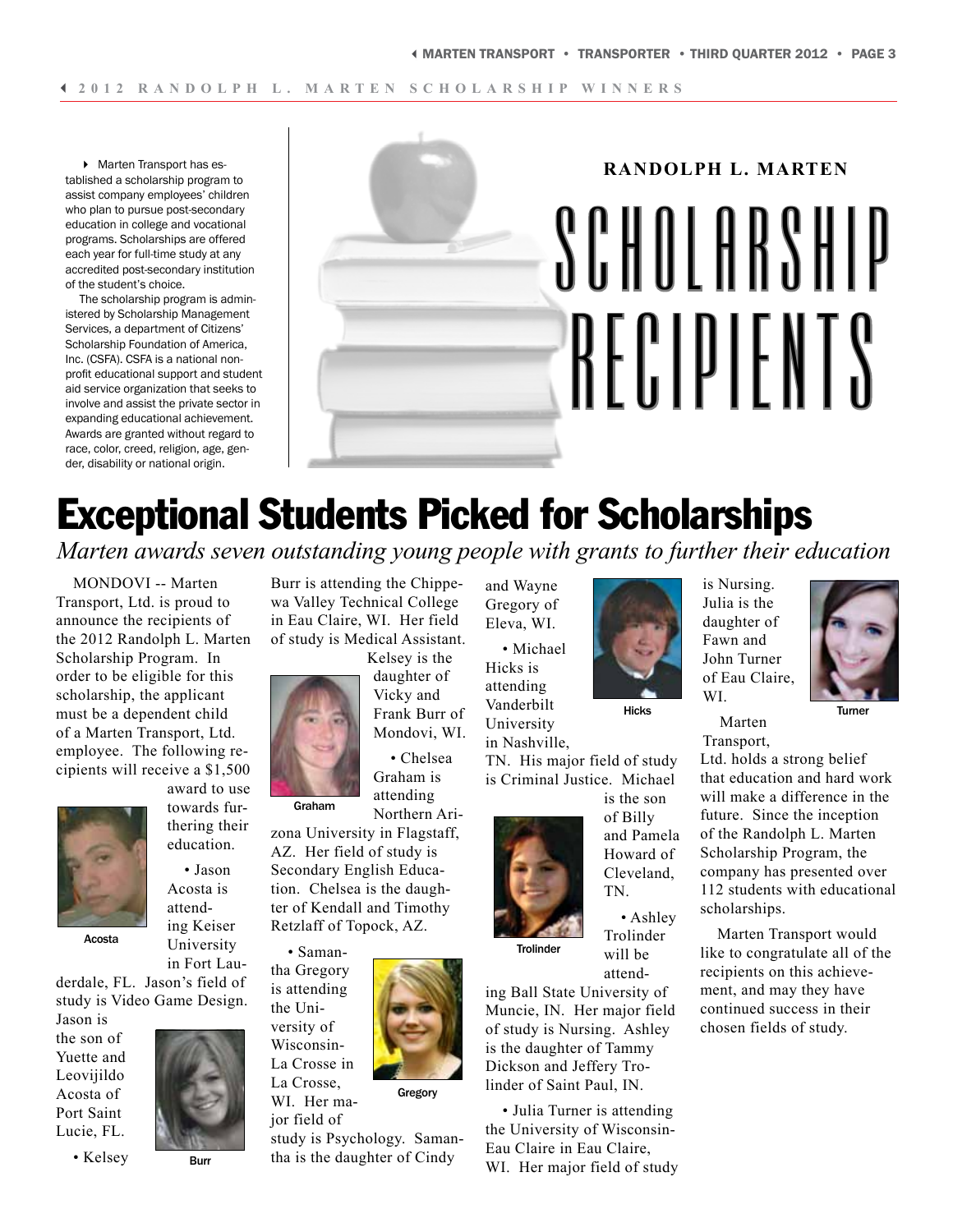### Making Driver's Jobs More Safe & Rewarding *Marten Adding Collision Avoidance Systems and gift certificate rewards*

Marten Transport is pleased to announce that all new power units purchased will be outfitted with Collision Safety Systems. These systems are designed to address rear end accidents by detecting objects in the vehicle's path, managing the distance between them, and automatically intervening with braking and throttle controls until the driver can respond.

It is estimated that 90% of all rear end collisions can be eliminated if the driver has just one additional second of reaction time.

 The system will detect when a rear end collision is about to occur and supplies the driver with a strong audible and visual warning.

If the driver takes evasive action by braking or steering around the vehicle of concern, the system will disengage. However, if the driver does not take

the appropriate corrective action, the system will automatically de-throttle the vehicle, apply the engine brake, and aggressively apply the foundation brakes.

Marten Transport is committed to offering the safest most reliable equipment to our drivers and outfitting our tractors with these systems represents a significant investment in the latest safety technology.

We have installed another positive program at Marten Transport in our maintenance centers. We have been distributing gift certificates to drivers who have been taking good care of their equipment.

Service Managers, foremen, and safety lane operators have been identifying drivers within our fleet who have taken extra pride in keeping their equipment clean and well maintained.

Once the drivers are identified they

are given a gift certificate to the Pilot truck stops in recognition of their performance.

Having a clean and well maintained tractor is critical for many reasons. It's the first thing DOT inspectors look at when determining whether they will inspect and what level of inspection to make. Make sure to keep your tractors very clean and decrease all clutter especially on your dash.

Please remember to watch air pressure very closely in these summer months and going forward. The high heat will be very hard on a tire that doesn't have proper air pressure.

We require all wheel positions to have 100PSI. So be sure to keep your tractor tidy and in good mechanical order. It could just pay off for you the next time you enter one of our inspection bays or terminals!

#### 3 **EMPLOYEE RETIREMENTS**

### Group of Million-Mile Drivers Say Goodbye

### *Drivers retire after more than 100 years combined service to Marten Transport*

Marten Transport recently said "So Long" to a group of Million Mile Drivers. These five individuals had combined to drive for more

than a 100 years for the company - seeing it grow from a regional hauler into one of the nation's leading time and temperature sensitive

transportation companies. Dean Holliday, Mark Hrynyk, Ronald Sovick and James and Linda Darlene Rice retired after long, productive and safe careers with Marten.



vember of 1992 and retired

Holliday was hired in No-2006.

Sovick was hired in May of 1987 and retired this past June. He became a Million Mile Club member in 1997

status in 2000 and reached the Two Million Mile Club in 2008.

While its hard to say goodbye to a group who has



served the company in such a professional and productive manner for so many years, Marten wishes each

of them the

best on their retirement and expresses deep gratitude for their commitment to the company.

Good luck on your retirement from all of us at Marten Transport, Ltd.



reached Two Million Mile Club status in 2008.

Hrynyk served from November 1990 to May of this year. He joined the Million Mile Club in 2002 and the Two Million Mile Club in





and a Two Million Mile Club inductee in 2004.

James and Linda Darlene Rice drove team for Marten from December 1990 through June. They were awarded Million Mile Club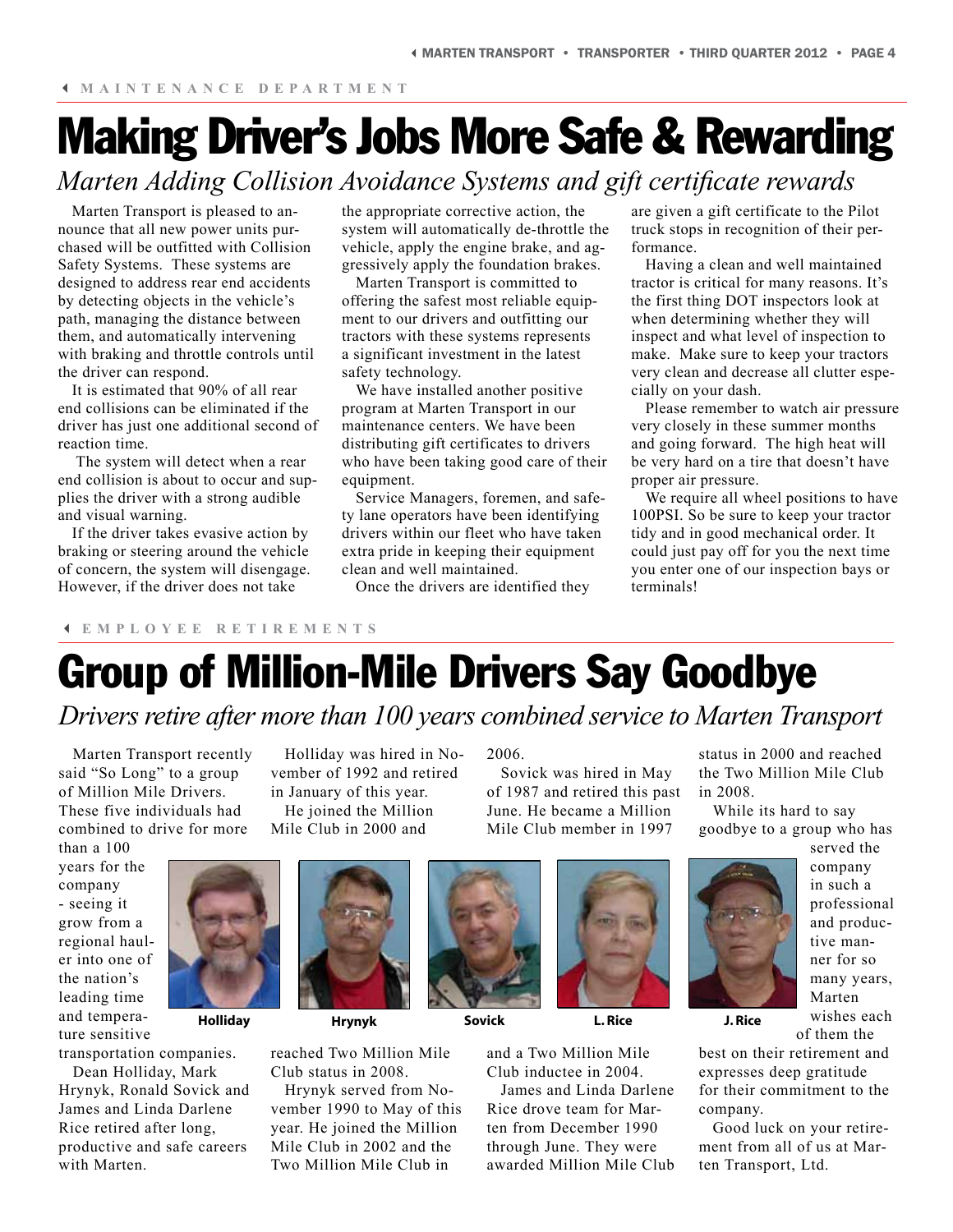# New Colonial Heights Terminal Up & Rolling

*Facility includes shop & wash bays, lots of updated amenities for drivers*



Marten's newest terminal is located in Colonial Heights, VA just off Interstate 95. It features easy access and improved areas for drivers to enjoy.

Marten Transport is excited to announce the opening of our new Virginia terminal at 800 Port Walthall Drive, Colonial Heights, VA. Located off of I-95 at exit 58 (right down the road from Pilot fuel stop), the Colonial Heights terminal will include operations, a four-bay shop including an inspection bay and wash bay for

tractors and trailers and a fully secured parking yard. Drivers will have access to the driver's lounge, restroom, showers and laundry facilities 24-hours a day, seven days a week. This is a great improvement from our current amenities!

The Operations department is managed by Joe O'Neal, the Regional Operations Manager, and is open Monday thru Friday from 8 a.m. to 5 p.m. Eastern Time. The Shop is open Monday-Friday from 7:30 a.m. to Midnight and Saturday and Sunday, 7 a.m. to 7 p.m.. The Day Foreman is Bear Wharton. Murphy Fountain is the weeknight Foreman and Lee Harvey is the Leadsman on the weekends.

This brand new facility will allow us closer proximity to our customers, convenient fueling at the Pilot, easy access on and off the interstate and better amenities for our drivers.

We look forward to seeing you soon.



# Driver Appreciation Week September 16-22

### Watch for events at each terminal

**Marten Transport extends its heartfelt appreciation to all those who drive its trucks and haul freight across the country for its customers. Your dedication to professionalism and commitment to safe operation is key to our success.**